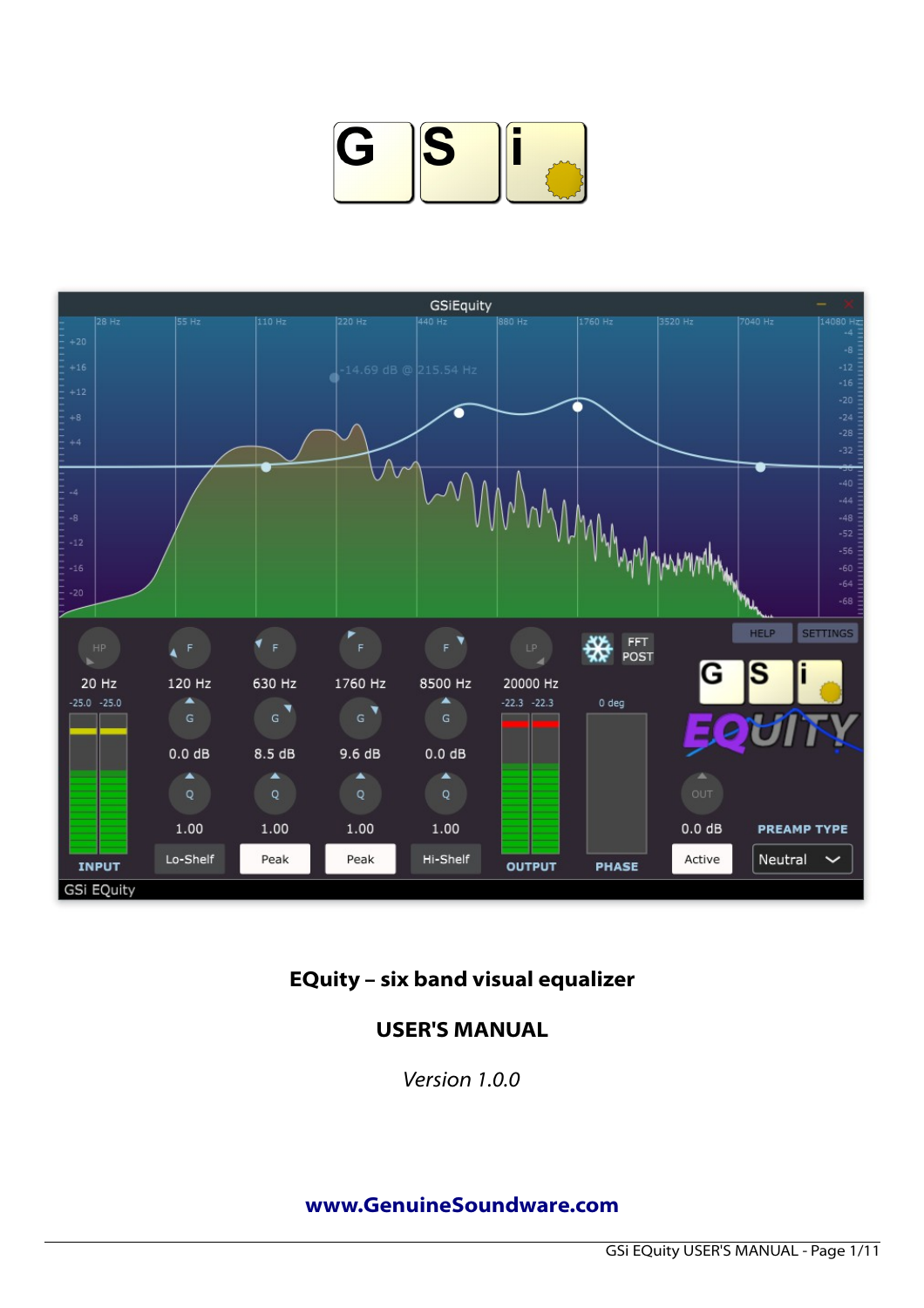### **INTRODUCTION**

**EQuity** is a six band visual equalizer with precise meterings, featuring a frequency analyzer and an IR-based preamp section. It was initially conceived as a simple EQ module to be incorporated in other audio products, then the visual EQ section and the spectrum analyzer were added. It represends an inexpensinve solution for DAWs and other audio environments where the use of a visual equalizer comes handy. The low CPU power requirement makes it perfect for being run in multiple instances on complex mixes.

#### **MAIN FEATURES:**

- 4 fully parametric bands with -24/+24 dB gain
- First and last band can be either shelving or peak filters
- High-pass input filter and Low-pass output filter
- Bands can be heard in solo mode
- Stereo input vu-meters with readout values
- Stereo output vu-meters with readout values
- Output phase meter
- Stiwchable meter peak hold and release time
- Preamp section based on IR from high-end analog gear
- Resizable UI

### **TABLE OF CONTENTS**

- Installation
- License Activation
- Options for the stand-alone application
- Main Screen
- Global Settings
- End User's License Agreement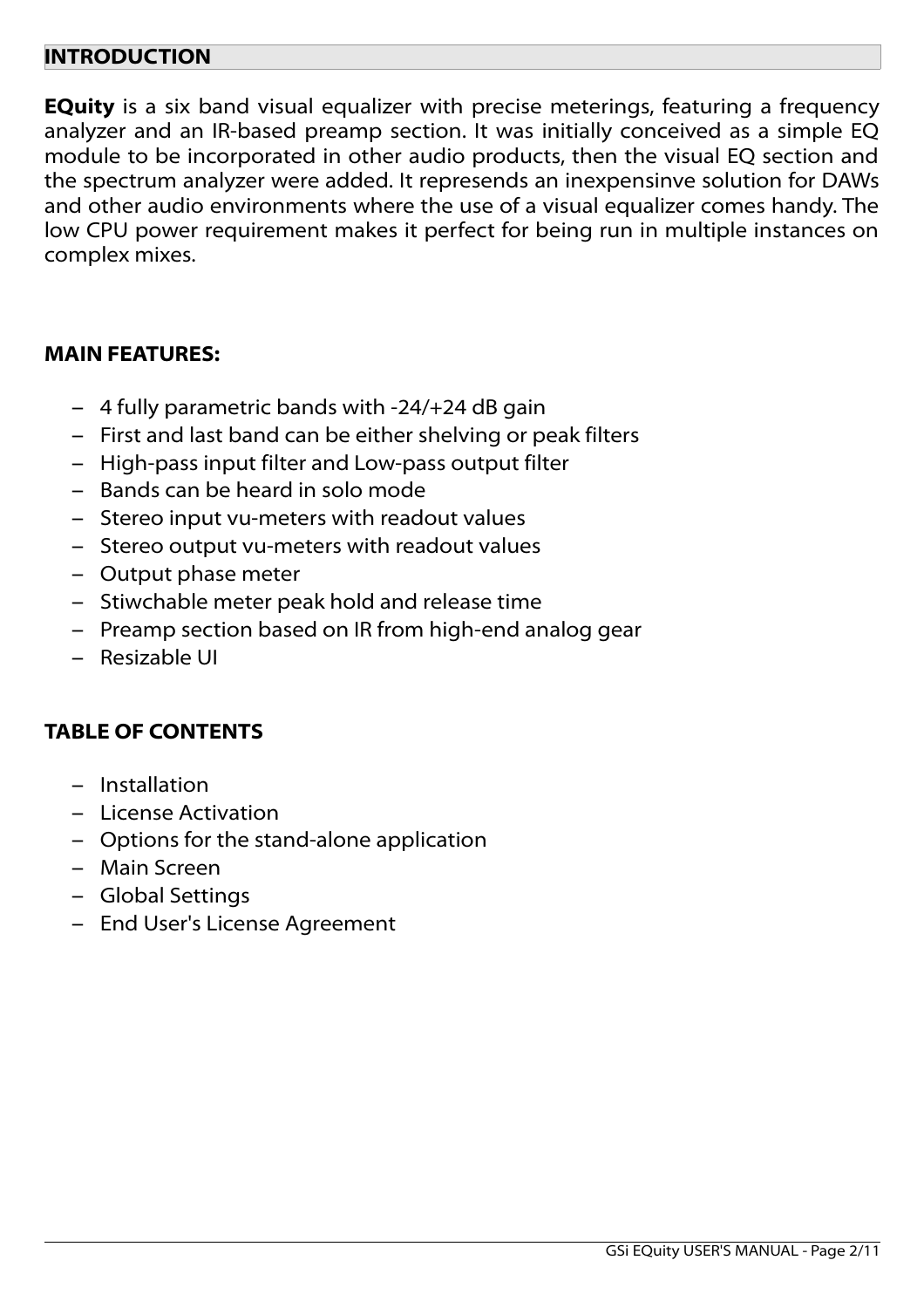## **SYSTEM REQUIREMENTS**

EQuity is available in the following formats:

- for Windows: VST2 x64, VST3 x64, Standalone x64
- for OSX: VST2 x64, VST3 x64, Audio Unit x64, Standalone x64

Windows:

- any Windows computer running Windows 7 x64 or newer
- ASIO compatible sound card for low latency performance

OSX:

– OSX version 10.11 or greater

### **INSTALLATION ON WINDOWS**

An automatic installer is provided. Double click its icon, accept the EULA and follow the on-screen instructions.

### **INSTALLATION ON OSX**

An automatic installer is provided. Double click its icon, accept the EULA and follow the on-screen instructions. At some point you might be asked to insert your user's log-on password, this is required by OSX to authorize the copy of the files into your Library.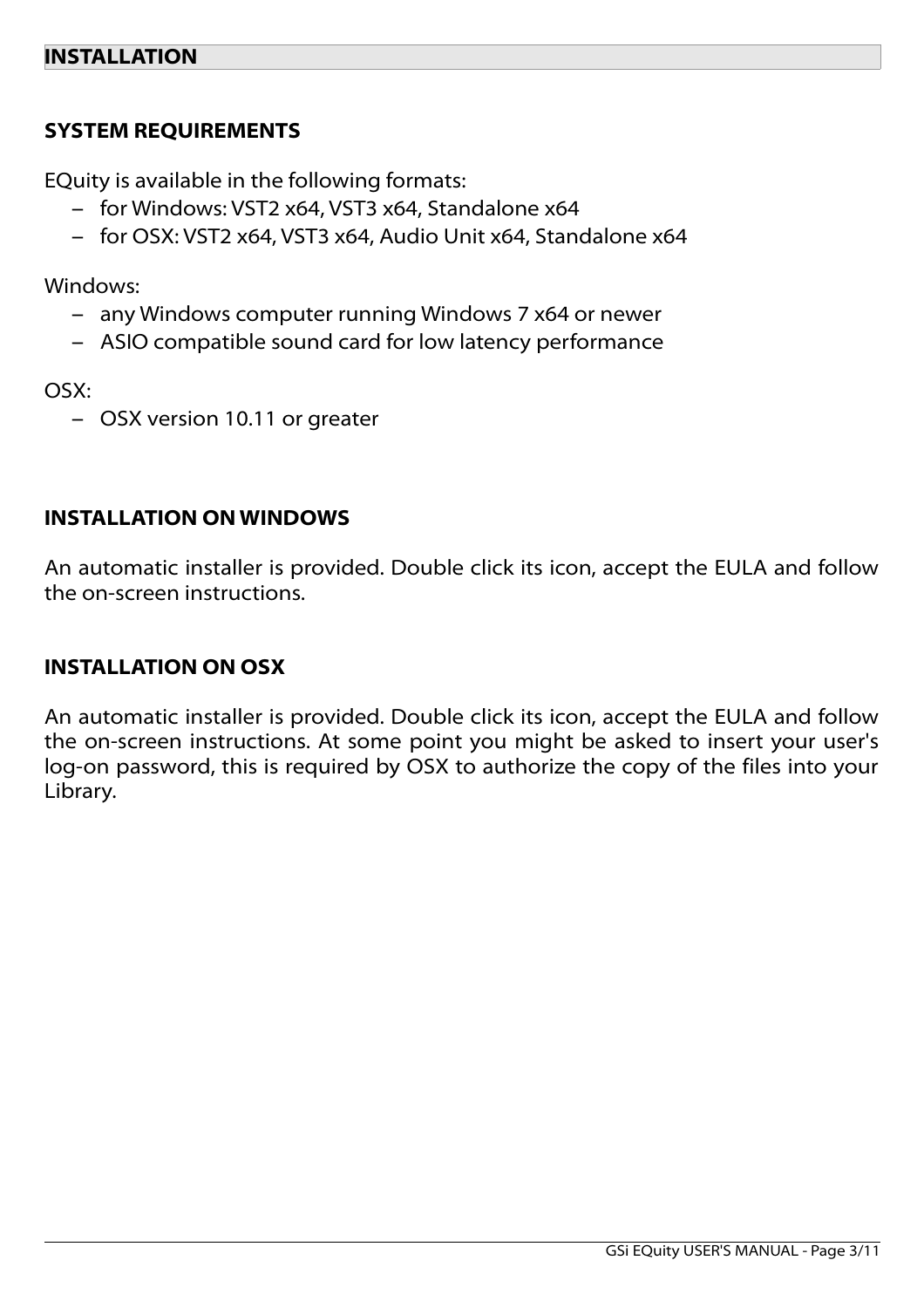## **LICENSE ACTIVATION**

If you haven't bought a license yet, the software runs in Demo Mode, which applies some limitations to its functionalities. Typically, the output audio signal is interrupted by a short pause of silence (or a low-volume white noise burst) and some of the import/export functions are locked. Inserting a license will unlock all functionalities.

In Demo mode, everytime the software is launched, the registration screen appears automatically. If your computer is connected to the Internet and the GSi website is reachable, in case you have purchased a license, all you have to do is copy/paste the 24-character **License Code** into the registration form and click **REGISTER**. if everything is right, the software

should authorize itself in a matter of seconds.

Instead, if the computer is offline, you have to use an online computer to create an authorization code and continue the process manually in a few steps.

1. Take note of the **Machine ID** code that appears in the registration form, write it down on paper or copy/paste it in a text file and save it onto a *USB memory*

| GSi License Management System                                                                                                                                                                                                                                                                                                                                                                        |                      |                 |  |  |
|------------------------------------------------------------------------------------------------------------------------------------------------------------------------------------------------------------------------------------------------------------------------------------------------------------------------------------------------------------------------------------------------------|----------------------|-----------------|--|--|
| Type or paste your license code here:                                                                                                                                                                                                                                                                                                                                                                |                      |                 |  |  |
| This product is currently running in Demo mode.                                                                                                                                                                                                                                                                                                                                                      |                      |                 |  |  |
| All you have to do is copy/paste or type your 24 characters license code in the field here<br>above, then click REGISTER. If the code is correct, the activation is fully automatic.<br>If you're typing the code manually, include all dashes, don't make confusion between the<br>zero and the O letter, and use only capital letters.<br>Please visit the GSi support page in case you need help. |                      |                 |  |  |
|                                                                                                                                                                                                                                                                                                                                                                                                      |                      |                 |  |  |
| RUN DEMO                                                                                                                                                                                                                                                                                                                                                                                             | <b>BUY A LICENSE</b> | <b>REGISTER</b> |  |  |

| GSi License Management System                                                                                                                                                                                                                                                                                                                                                                                                                                                                                                                                                                                                                     |                                         |  |
|---------------------------------------------------------------------------------------------------------------------------------------------------------------------------------------------------------------------------------------------------------------------------------------------------------------------------------------------------------------------------------------------------------------------------------------------------------------------------------------------------------------------------------------------------------------------------------------------------------------------------------------------------|-----------------------------------------|--|
| Type or paste your license code here:                                                                                                                                                                                                                                                                                                                                                                                                                                                                                                                                                                                                             |                                         |  |
| It seems that this computer is offline, thus automatic registration isn't possible. You can<br>still activate your license using the offline method. Please insert your license code, then<br>print your unique Machine ID on paper and use an online computer to generate your<br>Response Code from the License Activation form that you can reach at the following<br>address: www.GenuineSoundware.com/Activate<br>Once done, insert your response code in the field below and click REGISTER. In order to<br>avoid typos, we suggest you to save these strings to a file and move the file from a<br>computer to another using a USB memory. |                                         |  |
| This is your unique Machine ID:                                                                                                                                                                                                                                                                                                                                                                                                                                                                                                                                                                                                                   | 01234567890123456789                    |  |
| Enter your Response Code here:                                                                                                                                                                                                                                                                                                                                                                                                                                                                                                                                                                                                                    |                                         |  |
| <b>RUN DEMO</b>                                                                                                                                                                                                                                                                                                                                                                                                                                                                                                                                                                                                                                   | <b>BUY A LICENSE</b><br><b>REGISTER</b> |  |

- 2. Go to the online computer, open the browser and navigate to **www.GenuineSoundware.com/Activate** then select the appropriate software name from the drop-down list, insert your **License Code** and enter
- 3. Once there, paste (or type) your **Machine ID** into the appropriate field, and give a name to this Authorization then click **CREATE NEW ACTIVATION**
- 4. At this point you should see a Response Code that may also be quite long, so copy it (click on COPY) and paste it into the text file you created before, then save it onto the *USB memory* again
- 5. Return to the offline computer, back at the software's registration screen, paste your License Code, paste your Response Code and click **REGISTER**
- 6. If everything was done correctly, the software is now activated.

To leave this screen and return to the main screen, just click on the dark area.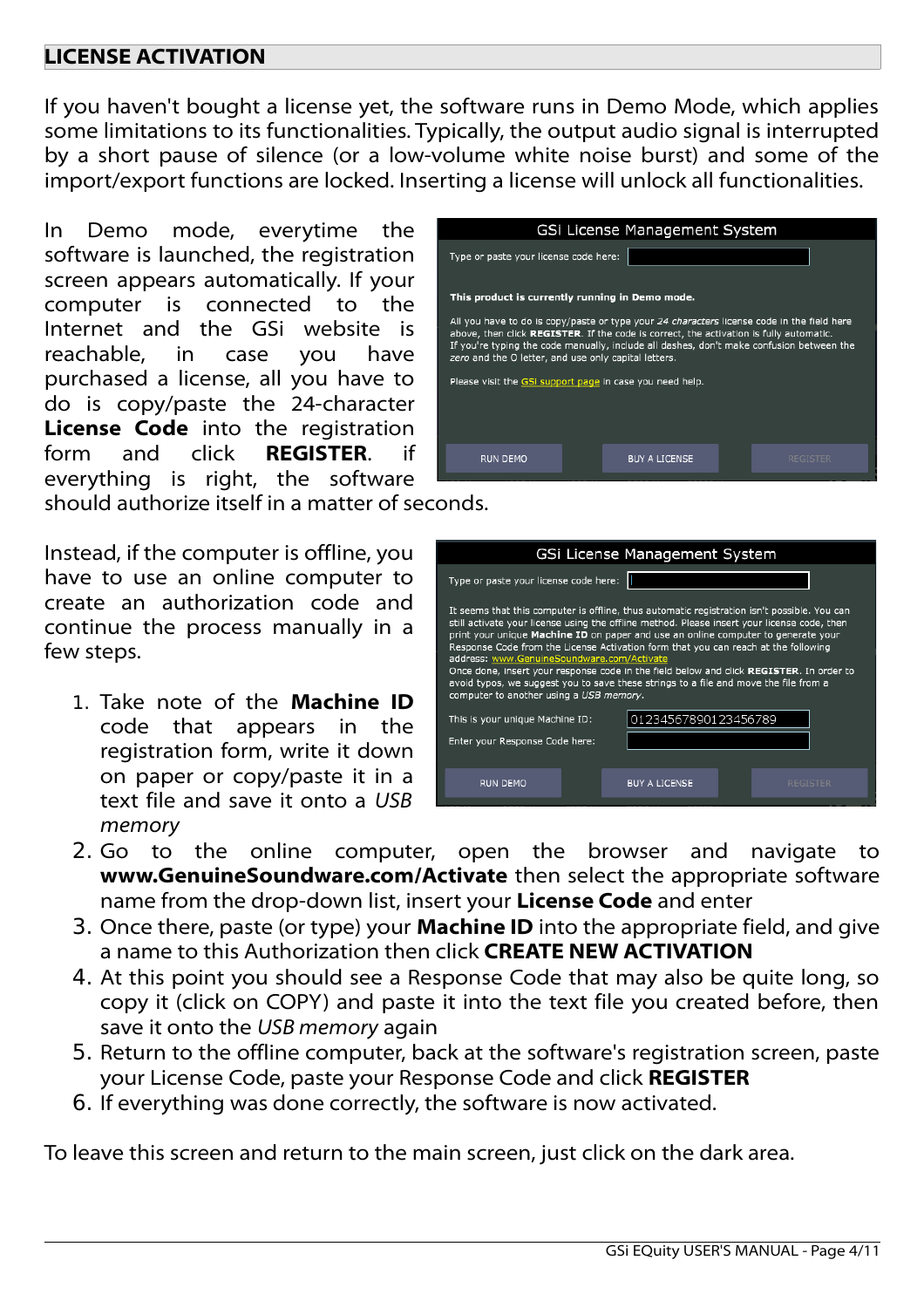## **OPTIONS FOR THE STANDALONE APPLICATION**

The standalone application offers an extra menu for setting the AUDIO and MIDI devices. Under Windows it is possible to select between the available audio driver types. For better performance, use a lowlatency ASIO driver, possibly the most recent driver released from your sound-card's manufacturer. Select the stereo output port, the stereo input port, the sampling rate, the buffer size.

This software supports sample-rates ranging from 44100 up to 384000 Hz. However, the best performance is achieved at 44100 Hz.

The settings are immediately applied as soon as they're changed. Close this window when done.

*Please note: the standalone application always stores the last status.*

| Audio/MIDI Settings       | ×                                                                                                  |
|---------------------------|----------------------------------------------------------------------------------------------------|
|                           | Feedback Loop: [ ] Mute audio input                                                                |
| Audio device type:   ASIO |                                                                                                    |
|                           | Device: StudioLive Series III ASIO<br>Test                                                         |
| Active output channels:   | Channel $1 + 2$<br>Channel $3 + 4$<br>$\checkmark$<br>Channel $5 + 6$<br>Channel $7 + 8$           |
| Active input channels:    | Channel $1 + 2$<br>Channel $3 + 4$<br>Channel $5 + 6$<br>Channel $7 + 8$                           |
| Sample rate: 44100 Hz     |                                                                                                    |
|                           | Audio buffer size:   256 samples (5.8 ms)                                                          |
| Active MIDI inputs:       | Control Panel<br><b>Reset Device</b><br>MIDIJunction II port 1<br>M8U XL 1<br>M8U XL 2<br>M8U XL 3 |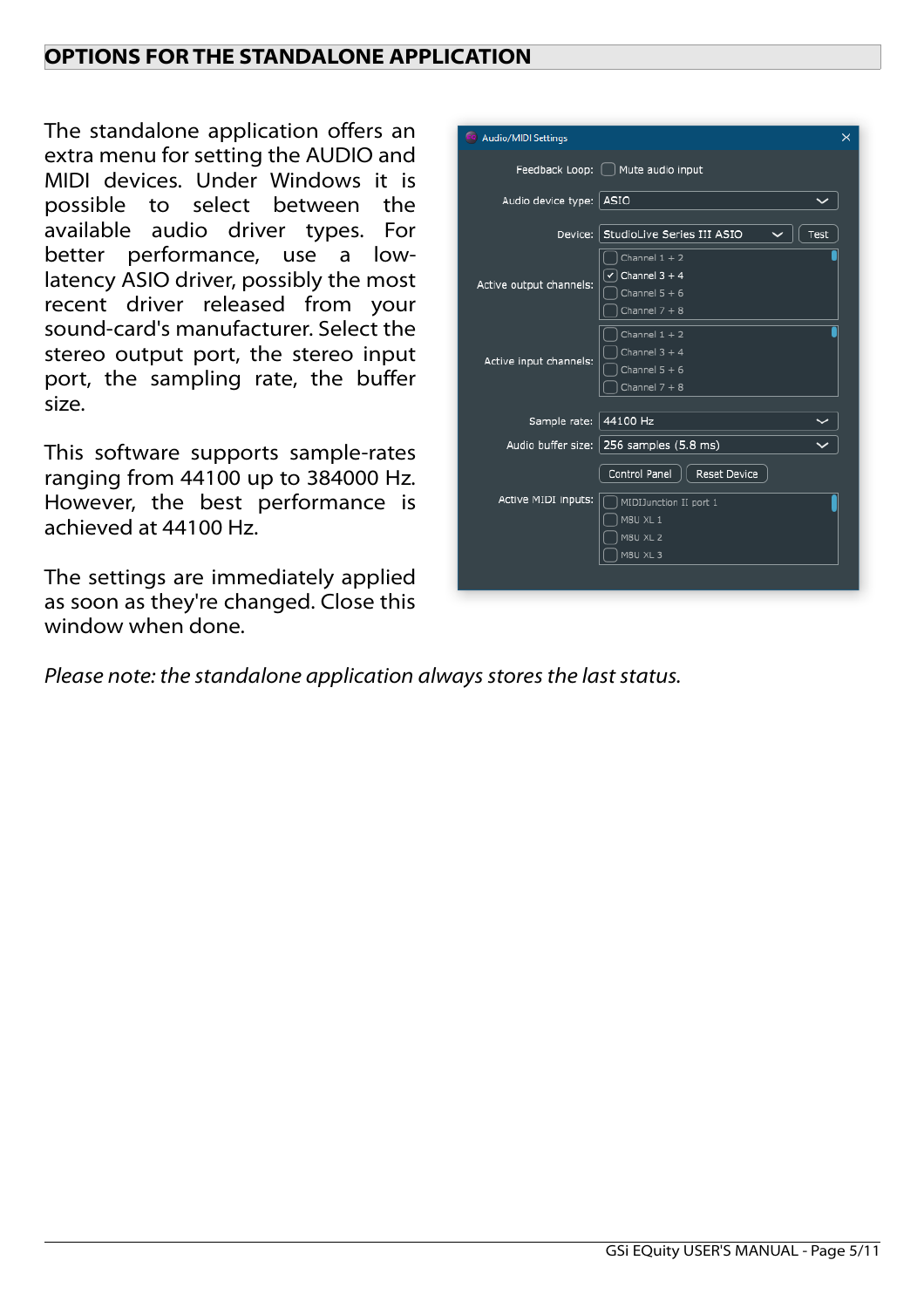## **MAIN SCREEN**

The main screen is split in two parts: the upper part shows the visual equalizer and the frequency analyzer, the bottom part features vu-meters, rotary controls for the bands, the bypass switches and the Preamp section.



In the third decade of the 21st century you should already be familiar with visual equalizers. You see a straight horizontal line and some dots, the dots represent the bands, with the frequency on the horizontal (X) axis and the gain on the vertical (Y) axis. Drag these dots using your mouse and you'll see the band values to change in the bottom part of the screen, as well as the EQ curve being drawn as the band values are adjusted. While your mouse pointer stands over a band's dot, use the mouse wheel to adjust the Q value. Right-click (or CMD-click on a Mac) on a band dot for a menu that lets you Solo or UnSolo a single band, or choose the filter type for bands 1 and 4. Band 1 can be either Low-shelf or Peak. Band 4 can be either Highshelf or Peak. The two middle bands are Peak filters. Dragging a band dot will automatically turn that band on and will also activate the whole EQ. Double-click on a band to set it to its default values.

In the background you see some scales. On the top edge, along the X-axis you see the frequency scale, that in this EQ is arranged by octaves on the multiple of the 440 Hz frequency. At the left edge you have the scale for the EQ curve that goes from bottom to top from -24 dB to  $+$  24 dB where the middle is 0 dB; at the right edge you have the scale for the frequency analyzer, that goes from -72 dB to 0 dB.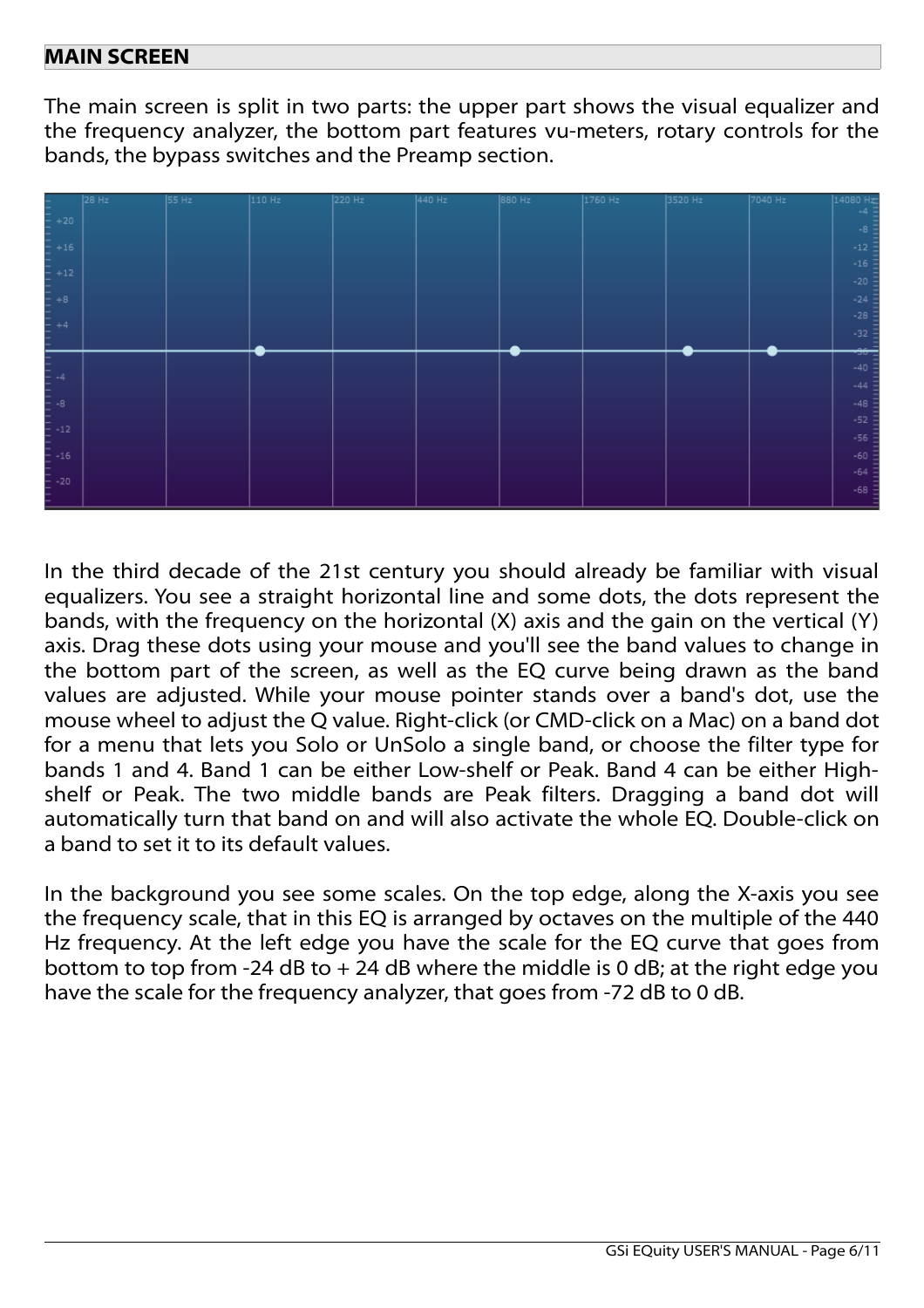| HP.                       | F                          | F            | ᅕ<br>F.                    | F                          | LP.                          | ረኢ<br><b>FFT</b><br>₩<br>POST |           | <b>SETTINGS</b><br><b>HELP</b> |
|---------------------------|----------------------------|--------------|----------------------------|----------------------------|------------------------------|-------------------------------|-----------|--------------------------------|
| 20 Hz<br>$-100.0 - 100.0$ | 120 Hz<br>▲                | 1000 Hz<br>▲ | 4200 Hz<br>▴               | 8500 Hz<br>▴               | 20000 Hz<br>$-100.0 - 100.0$ | $0$ deg                       | G         | IS                             |
|                           | G                          | G            | G                          | G                          |                              |                               |           |                                |
|                           | 0.0 dB<br>$\blacktriangle$ | 0.0 dB<br>▲  | 0.0 dB<br>$\blacktriangle$ | 0.0 dB<br>$\blacktriangle$ |                              |                               | <b>AL</b> |                                |
|                           | Q                          | Q            | Q                          | Q                          |                              |                               | OUT       |                                |
|                           | 1.00                       | 1.00         | 1.00                       | 1.00                       |                              |                               | $0.0$ dB  | <b>PREAMP TYPE</b>             |
| <b>INPUT</b>              | Lo-Shelf                   | Peak         | Peak                       | Hi-Shelf                   | <b>OUTPUT</b>                | <b>PHASE</b>                  | Active    | Neutral<br>$\checkmark$        |

The lower part of the main screen includes all other controls. The 4 parametric bands include Frequency, Gain and Q, that have a direct link with what you can see and move in the visual top area; plus you have a knob for the input high-pass filter and another for the output low-pass filters. Both these filters have automatic bypass, the high-pass turns off when set at 20 Hz and the low-pass turns off when set at 20000 Hz, you'll see that the knob notch will become gray when these are bypassed, and also the EQ curve will be flat towards the ends. At the right side of all band controls there is the output level knob. You should adjust this knob to compensate for amplification or attenuation caused by your equalization settings. Each knob has its own readout display. Click on it to enter the desired value manually. Double click on a knob to reset it to its default value.

The bottom area of the main screen also features an input stereo vu-meter, an output stereo vu-meter and an output phase meter. All meters have their own readout displays that display the instant value in dBFS, except the phase meter that displays the phase difference between left and right channel in degrees. Zero degree means the two signals are perfectly in phase (mono signal), 180 degree means the two signals are at opposite phases. When a band is heard in Solo mode, the output meters will display both the amplitude and the phase of that specific band.

The two buttons above the phase meters are momentary functions: the left button

can be used to freeze all meters (and their peak values); the right button is used to set the frequency analyzer to display the input signal (PRE) or output signal (POST). By default, the output signal is analyzed.

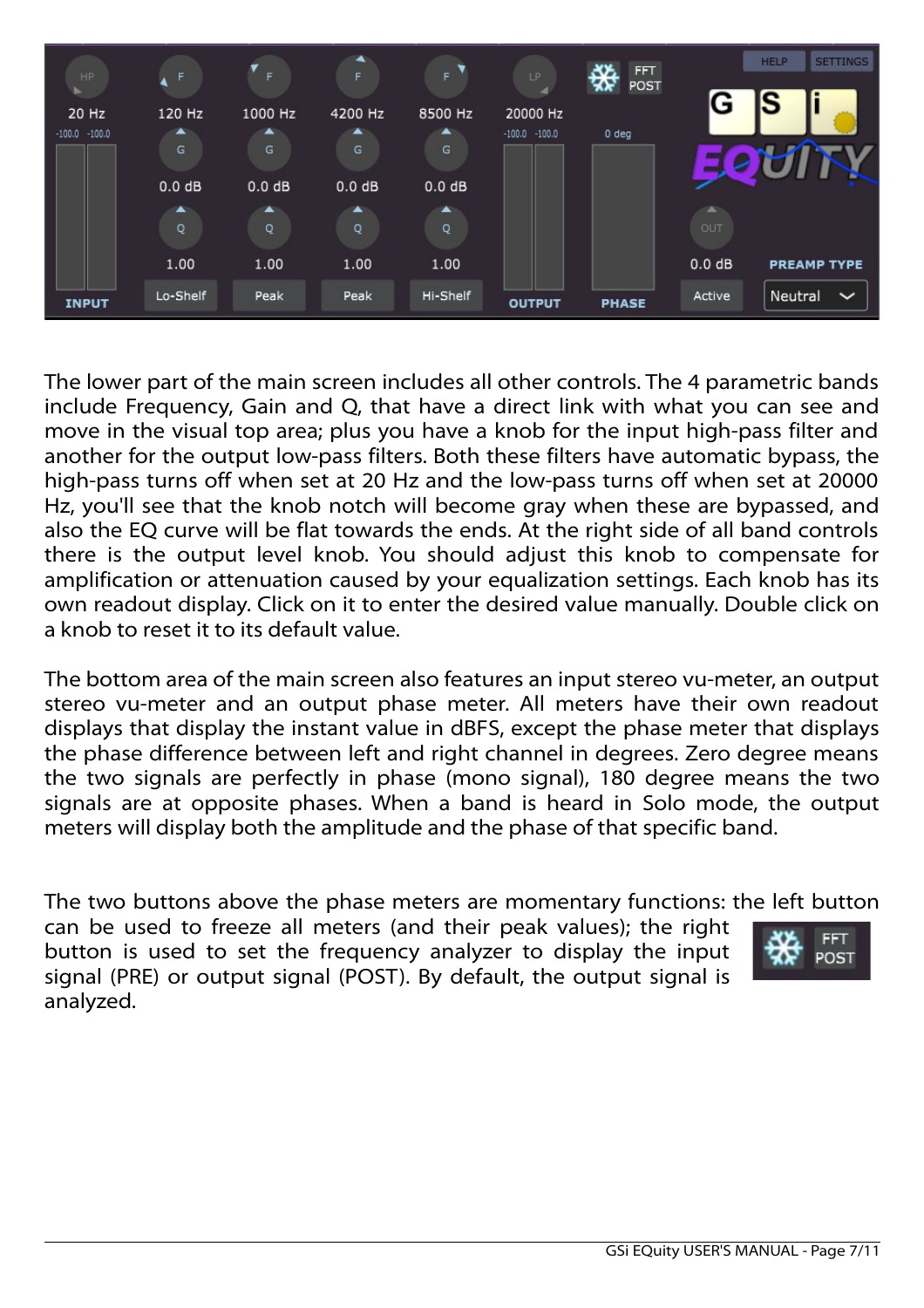On the right edge of the screen there's the PREAMP section. The only control for this section is a drop-down list with 7 different IRs (impulse responses) captured from actual analog outboard gear including high-end mic preamps or compressors. Naturally, only the frequency response can be captured and replicated using IRs and convolution. Setting one of these will result in the output response slightly altered reproducing the frequency characteristics of the gear they were recorded from. Of course the differences between one and another may be very subtle. To bypass this section, make sure this selection is on Neutral.



**Please note**: *the Pre-amp is put before the Equalizer in the audio chain*.

All controls will be accessible from the Host Automation (thus can be automated, saved in a project or controlled via Midi using the host Midi controls) except a few things that are momentary and will also reset to their default status:

- Band Solo
- Freeze
- FFT POST

Please note that **EQuity doesn't have its own preset manager**, but you can use the host's functions to save and load presets.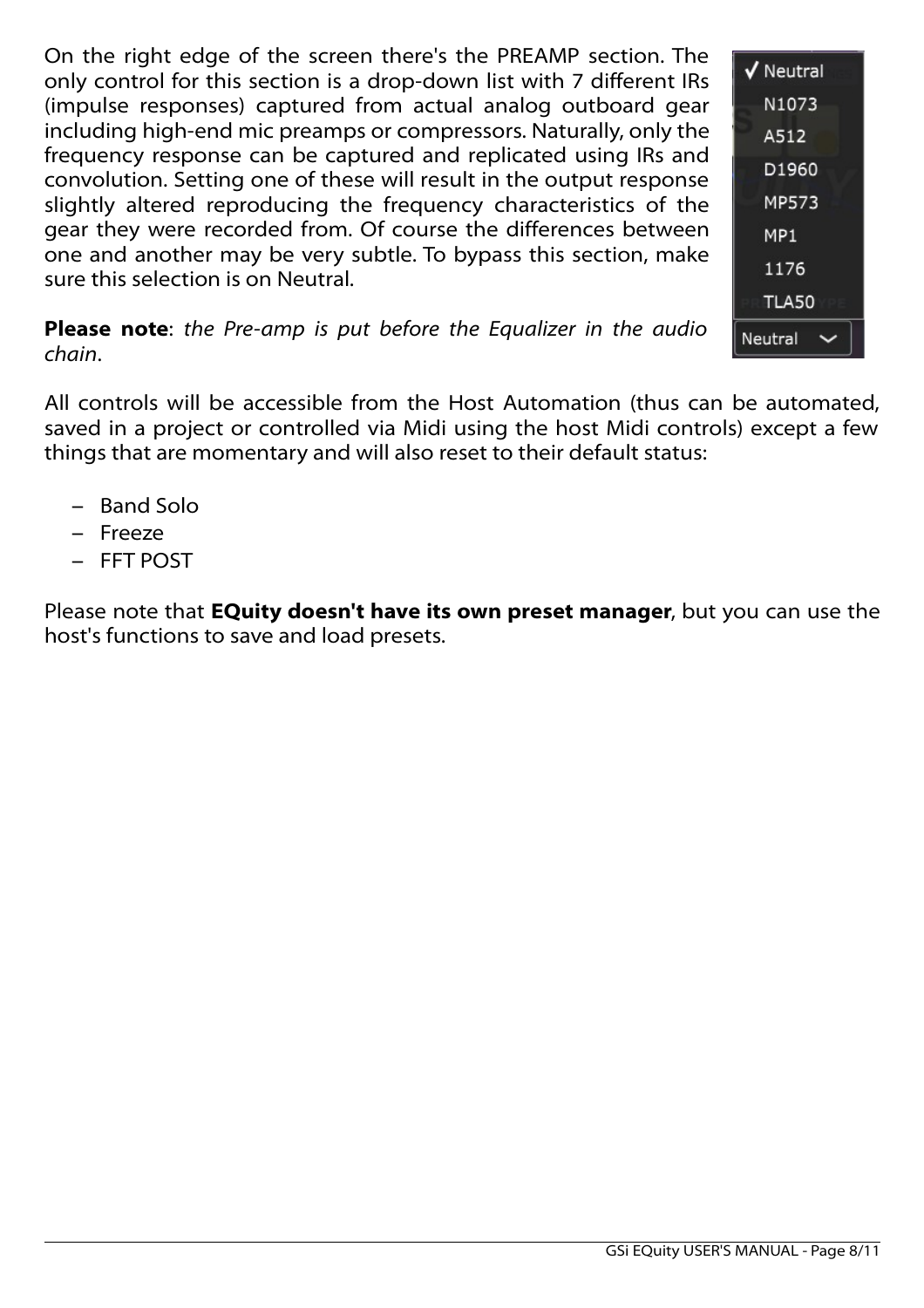### **GLOBAL SETTINGS**

Click the **SETTINGS** button on the main screen to invoke the Global Settings panel. Here you can set a few options that will be remembered for all sessions:

- **Show analyzer**: to save CPU resources, you might want to turn off the Analyzer in case you don't need it. However, this section only works when the UI is displayed.
- **Fill analyzer**: choose between a simple line or a filled style with semi-transparent gradient fill
- **Rounded edges**: choose whether you prefer rounded edges in the analyzer plot

|                       | $\vee$ Show frequency analyzer              |
|-----------------------|---------------------------------------------|
| Show analyzer         |                                             |
| Fill analyzer         | $\vee$ Use a filled style for the analyzer  |
| Rounded edges         | $\vee$ Round the edges of the analyzer plot |
| Show peaks            | $\vee$ Show and hold peak values            |
| Peak hold time        | 2 seconds                                   |
| Meters decay time     | 1 second                                    |
| Show band information | $\vee$ Show band values on mouse hover      |
| Show quide lines      | Show quide lines on mouse hover             |
| Window size           | Large                                       |
| Use OpenGL            | $\vee$ Let your GPU deal with the UI tasks  |
| Activate license      | Click to activate your license              |
| Check updates         | Click to check for updates                  |
| Go to support website | Click to open in default browser            |

- **Show peaks**: this enables the peak hold for all meters as well as for the analyzer. When a peak is detected it will be held for a given time
- **Peak hold time**: choose for how long the peak should be held
- **Meters decay time**: this only affects the vu-meters
- **Show band information**: this enables a bubble display that appears whenever the mouse is over a band dot or while the dot is being dragged
- **Show guide lines**: this attaches two reference lines to the mouse cursor when this moves across the EQ curve display
- **Window size**: the whole window can be zoomed in or out according to your visual tastes
- **Use OpenGL**: using OpenGL can result in faster UI and also frees some CPU power, but you should disable this if you see glitches or strange behaviors
- **Activate License**: click this button to invoke the License Management System
- **Check updates**: click this button to check if an update is available; this check is also done automatically from time to time

To leave this screen and return to the main screen, just click on the dark area.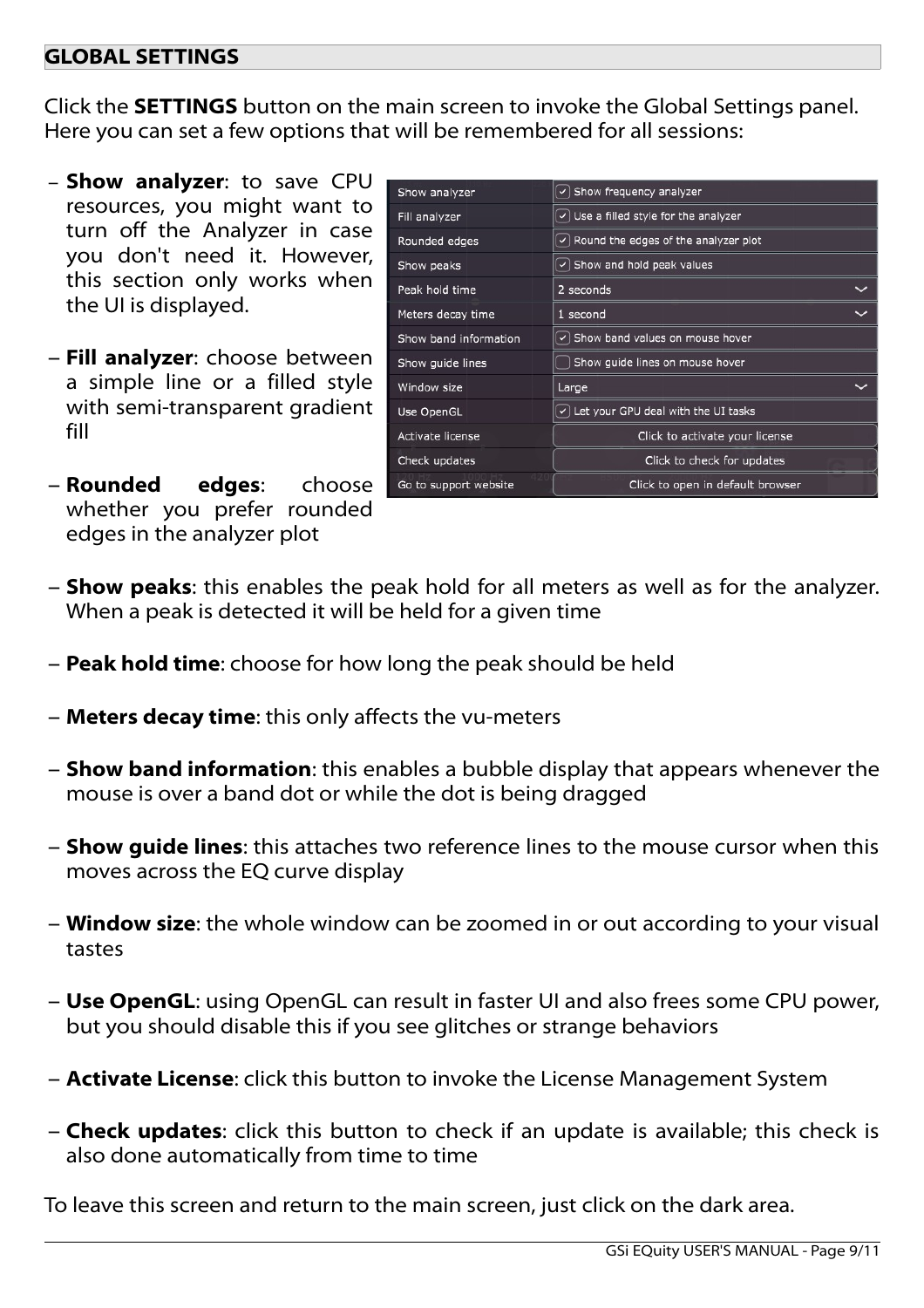## **END USER LICENSE AGREEMENT**

This License Agreement is a legal agreement between the User, hereafter called "you", and GenuineSoundware regarding EQuity software. EQuity in the following of the contract includes the computer software named EQuity and associated media, CD and product documentation. EQuity also includes any updates and supplements to the original EQuity provided to you by GenuineSoundware. By installing, accessing or otherwise using EQuity, you agree to be bound by the terms of this License Agreement.

### 1 EQuity License

Subject to the limitations described below, GenuineSoundware, as licensor, hereby grants you, the licensee, a non-exclusive, perpetual License to use EQuity in accordance with the documentation provided by GenuineSoundware.

#### 1.1 GRANT OF LICENSE

This License Agreement grants you the following rights:

(a) Software. You may install and use EQuity for an unlimited period on at most three Computers provided that these Computers belong to you and that EQuity is used only on one Computer at a time.

(b) Reservation of Rights. All rights not expressly granted are reserved by GenuineSoundware.

### 1.2 LIMITATIONS

(a) Strict personal use. Your use of EQuity is limited to strict personal use. You may not rent, lease or share EQuity with another user. Transfer of License to another user is allowed once for each licensed product. A License transfer fee must be paid by the current License holder before the transfer takes place. For this purpose, please contact sales@genuinesoundware.com.

(b) Sound produced by EQuity can only be distributed within a musical context, and not in forms that allow the sounds to be used as sample based instruments or sample libraries.

(c) Limitations on Reverse Engineering, Decompilation, Disassembly and Modification. You may not reverse engineer, decompile, disassemble or modify EQuity.

(d) Limitations on usage. You may not merge EQuity into another software nor create derivative works based on EQuity.

(e) Separation of Components. EQuity is licensed as a single product. Its component parts may not be separated.

(f) Termination. Without prejudice to any other rights, GenuineSoundware may terminate this Agreement if you fail to comply with the terms and conditions of this Agreement. In such event, you must destroy all copies of EQuity and all of its component parts.